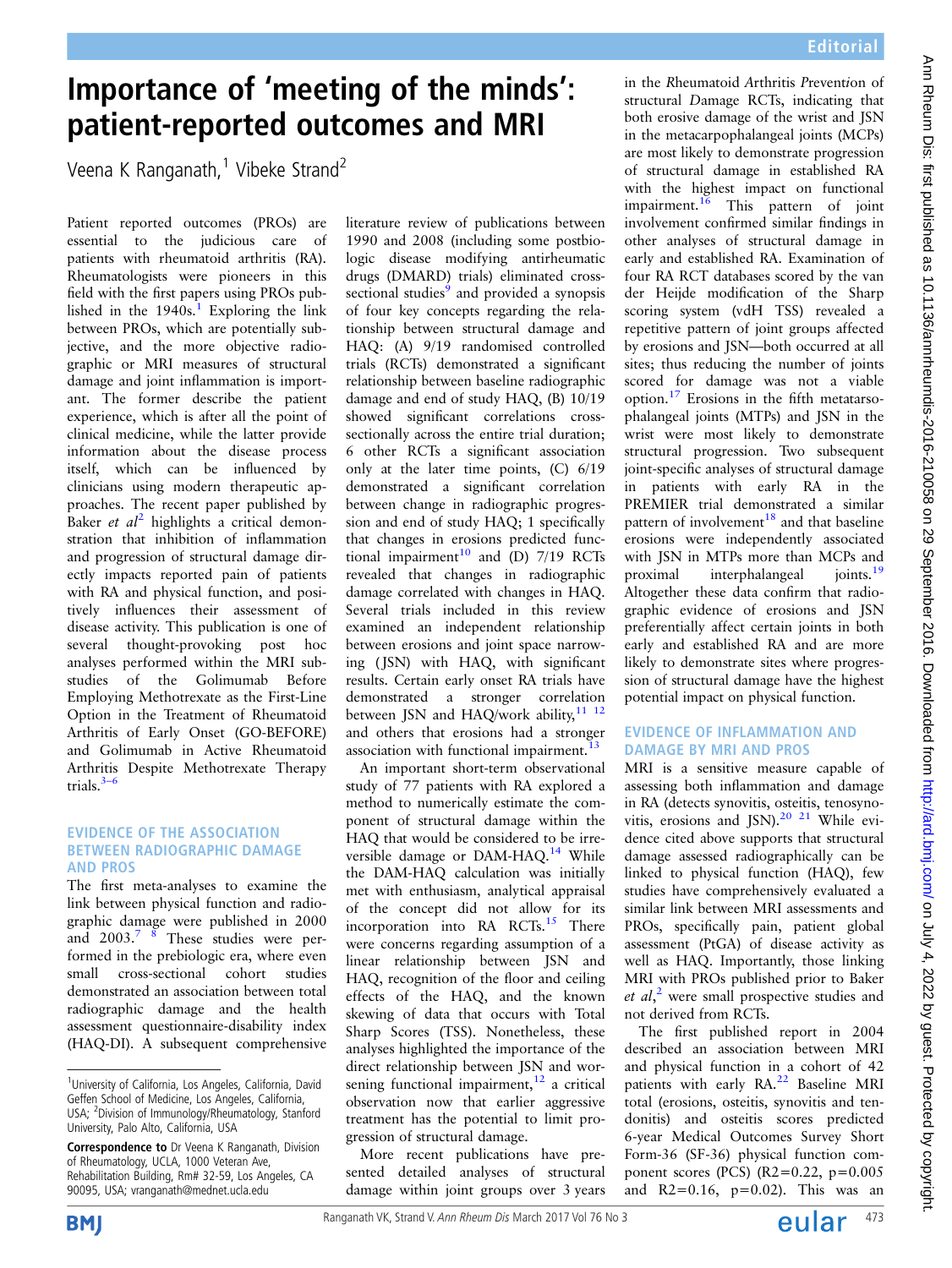<span id="page-1-0"></span>association with what can be considered a more comprehensive measure of physical function including activities of daily living and instrumental ones such as 'shopping' and 'walking a mile' which had not been demonstrated by radiographic studies. This initial study also demonstrated that total MRI scores at 1 year predicted subsequent HAQ scores at 6 years  $(R^2=0.04,$  $p=0.01$ ). A subsequent analysis of this cohort demonstrated that MRI evidence of tendinopathy predicted future tendon rupture at  $6$  years.<sup>[23](#page-2-0)</sup> MRI osteitis and erosion scores (at baseline/1-year time points) predicted future 8-year tendon function assessed by the ability to conduct a specific manoeuvre ( $\chi^2 = 15.3$ , p=0.0005,  $\chi^2$ =9.23, p=0.01) and hand function by grip strength  $(p=0.02)$ .<sup>[24](#page-2-0)</sup> In another small cohort of 19 female patients with RA initiating 14 weeks open-label treatment with infliximab and methotrexate (MTX), significant correlations between MRI synovitis volume and PROs including pain, PtGA and HAQ was demonstrated  $(r=0.65, r=0.68$  and  $r=0.46$ , respectively)—the first report of an association between imaging, pain and PtGA. essente est viviva e de construer de mandato a relativa de mandato e a construer de mandato e a construer de mandato de mandato de mandato de mandato de mandato de mandato de mandato de mandato de mandato de mandato de ma

Despite promising results from these small series, two subsequent reports failed to show a correlation between MRI and PROs. In a cross-sectional MRI substudy of 118 patients in the Treatment of Early Aggressive Rheumatoid Arthritis trial, the total MRI inflammatory score (synovitis, osteitis and tendonitis) at the 2-year visit trended higher in patients who reported HAQ scores >0.5 compared with those with scores <0.5 (considered normative) but was not significant (12.28 vs 10.16,  $p=0.37$ ).<sup>[25](#page-2-0)</sup> Another small study of 27 patients with early RA followed by MRI over 2 years failed to demonstrate a significant correlation between erosions and HAQ scores. $26$ 

In the recent publication by Baker et  $al$ ,<sup>2</sup> the authors performed a post hoc analysis to elegantly and comprehensively examine the relationship between MRI measures of inflammation and damage (synovitis, osteitis and erosions) and PROs (HAQ, pain and PtGA) for the first time in an RCT of early RA. The GO-BEFORE study was performed in 637 MTX and biologic-naïve subjects; 291 who had MRIs scored for synovitis, osteitis and/or bone erosions were included in this subanalysis. All MRIs were scored based on the Outcome Measures in Rheumatology (OMERACT) Rheumatoid Arthritis MRI Scoring system (RAMRIS) of the dominant wrist and MCPs  $2-5.^{27}$  $2-5.^{27}$  $2-5.^{27}$  Significant correlations, although relatively small, were seen between PtGA and MRI

synovitis cross-sectionally across visits, with stronger associations at the latter visits (Spearman's correlation: 0.14 week 0, 0.24 week 52). MRI synovitis, osteitis and erosions correlated with HAQ at all time points (0.13–0.24 week 0, 0.22– 0.28 week 54). Due to the relatively larger sample size across all treatment groups, multivariate regression analyses were possible and demonstrated an independent association between MRI synovitis and erosions with HAQ. While there were significant univariate correlations between RAMRIS scores and pain and PtGA, only MRI synovitis scores were independently associated with pain and PtGA in multivariate models, which had not been performed in previous studies due to small sample sizes. In contrast, changes in vdH TSS at 52 weeks were not associated with changes in PROs.

This study was not without limitations, as are typical in post hoc analyses. The golimumab studies were not intended to specifically evaluate the relationship between MRI and PROs, and the crosssectional correlations between MRI measures and PROs were small. The trial time-frame of 1 year was short, and would not provide an opportunity to more firmly establish a model describing early inflammatory MRI findings with later development of structural damage-related functional impairment. An important omission to be noted is that the regression models did not show an association between osteitis and PROs. However, several early onset RA studies have demonstrated the critical importance of osteitis predicting future joint damage,<sup>[28](#page-2-0)-31</sup> which would later translate to impairment in patient function.<sup>22</sup><sup>24</sup>

Inhibition of structural damage as well as synovial and bone inflammation linked to improvement in PROs is of critical importance to the care of patients with RA. A clear relationship between radiographic structural damage and PROs has now been similarly demonstrated based on MRI evidence of both damage and inflammation. Inhibition of progression of structural damage is not just clinically important but important to our patients in terms of their pain, physical function and the impact of their disease on daily life. This is of significance with the emerging role of MRI measurement in future RA RCTs (C Peterfy, V Strand, L Tian, et al. Short term changes on magnetic resonance imaging predict long-term changes on radiography in rheumatoid arthritis: an analysis by an OMERACT Taskforce of pooled data from four randomized, controlled trials. Submitted). It will be of

interest to see future MRI studies that more fully examine the relationship between osteitis, synovitis, cartilage volume and erosions with PROs.

Competing interests None declared.

Provenance and peer review Commissioned: externally peer reviewed.



**To cite** Ranganath VK, Strand V. Ann Rheum Dis 2017;**76**:473–475.

Received 31 July 2016 Revised 30 August 2016 Accepted 11 September 2016 Published Online First 29 September 2016



▸ [http://dx.doi.org/10.1136/annrheumdis-2016-](http://dx.doi.org/10.1136/annrheumdis-2016-209463) [209463](http://dx.doi.org/10.1136/annrheumdis-2016-209463)

Ann Rheum Dis 2017;**76**:473–475. doi:10.1136/annrheumdis-2016-210058

## **REFERENCES**

- 1 Steinbrocker O, Blazer A. A therapeutic score card for rheumatoid arthritis; a standardized method of appraising results of treatment. [N Engl J Med](http://dx.doi.org/10.1056/NEJM194610032351401) 1946;235:501–6.
- 2 Baker JF, Conaghan PG, Emery P, et al. Relationship of patient-reported outcomes with MRI measures in rheumatoid arthritis. [Ann Rheum Dis](http://dx.doi.org/10.1136/annrheumdis-2016-209463) 2017; 76:486–90.
- 3 Baker JF, Conaghan PG, Emery P, et al. Validity of early MRI structural damage end points and potential impact on clinical trial design in rheumatoid arthritis. Ann Rheum Dis 2016;75:1114–19.
- 4 Baker JF, [Conaghan PG,](http://dx.doi.org/10.1136/annrheumdis-2014-206934) Smolen JS, et al. Development and validation of modified disease activity scores in rheumatoid arthritis: superior correlation with magnetic resonance imaging-detected synovitis and radiographic
- progression. Ann Rheum Dis 2014;66:794–802. 5 Baker JF, Os[tergaard M, Eme](http://dx.doi.org/10.1002/art.38304)ry P, et al. Early MRI measures independently predict 1-year and 2-year radiographic progression in rheumatoid arthritis: secondary analysis from a large clinical trial. Ann
- Rheum Dis 2014;73:1968–74. 6 [Baker JF, O](http://dx.doi.org/10.1136/annrheumdis-2013-203444)stergaard M, George M, et al. Greater body mass independently predicts less radiographic progression on X-ray and MRI over 1–2 years. Ann Rheum Dis 2014;73:1923–8.
- 7 [Scott DL, P](http://dx.doi.org/10.1136/annrheumdis-2014-205544)ugner K, Kaarela K, et al. The links between joint damage and disability in rheumatoid arthritis. Rheumatology (Oxford) 2000;39:122–32.
- 8 Scott DL, [Smith C, Kingsley G. J](http://dx.doi.org/10.1093/rheumatology/39.2.122)oint damage and disability in rheumatoid arthritis: an updated systematic review. Clin Exp Rheumatol 2003;21 (Suppl 31):S20–7.
- 9 Bombardier C, Barbieri M, Parthan A, et al. The relationship between joint damage and functional disability in rheumatoid arthritis: a systematic review. Ann Rheum Dis 2012;71:836–44.
- 10 [Corbett M, Dalto](http://dx.doi.org/10.1136/annrheumdis-2011-200343)n S, Young A, et al. Factors predicting death, survival and functional outcome in a prospective study of early rheumatoid disease over fifteen years. Br J Rheumatol 1993;32:717-23.